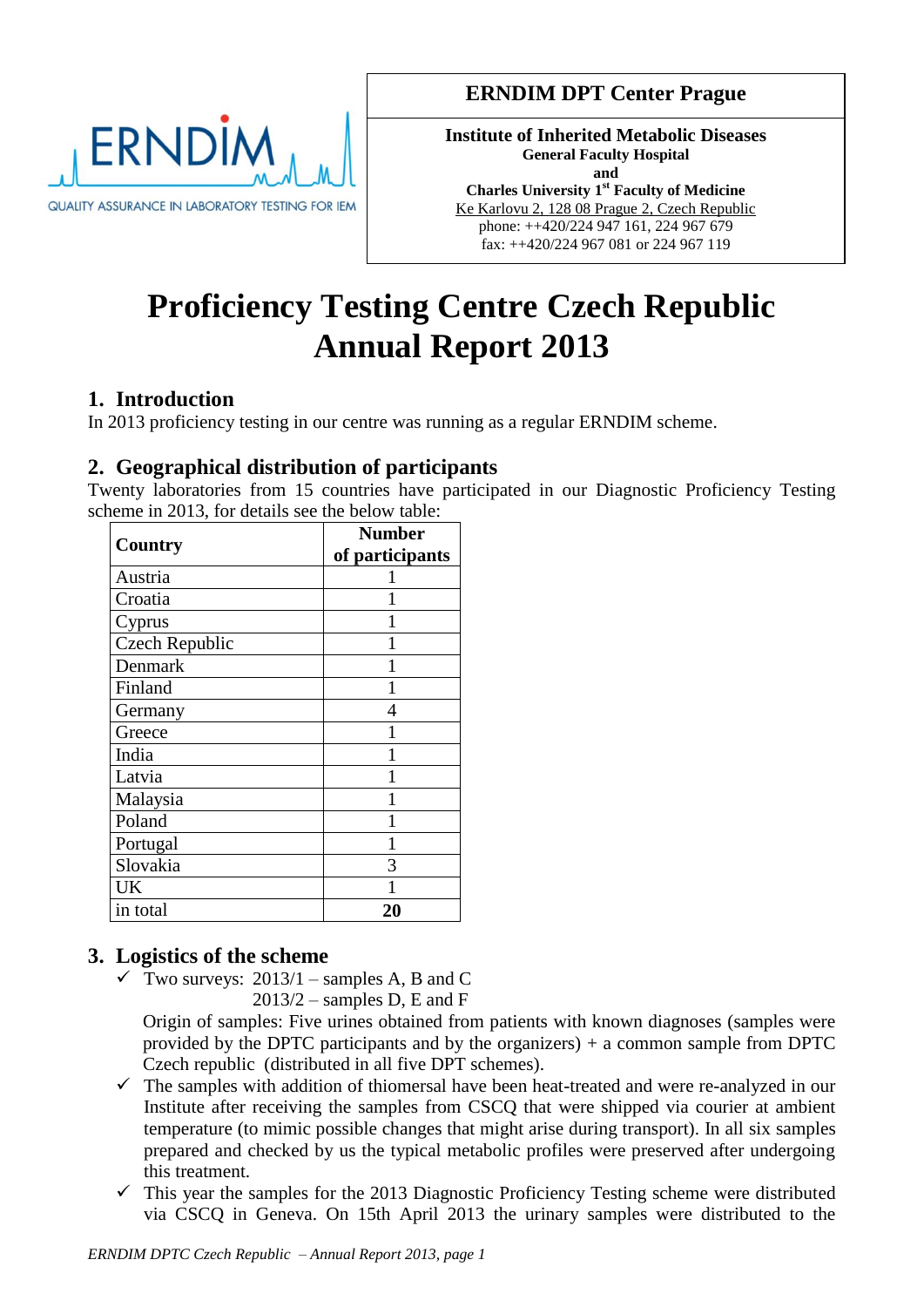participants at ambient temperature using the courier. Based on the report of the courier all parcels were delivered within 3 days.

- $\checkmark$  The following protocol for heat inactivation is being used: Thiomersal 100 mg/l of urine is added and urine is heated at 56 °C for one hour in water bath (this temperature is checked in urinary sample and not only in the water bath). The urinary samples have been frozen until shipment.
- $\checkmark$  Tests required in 2013: amino acids, organic acids, mucopolysaccharides, oligosaccharides and purines/pyrimidines

| Sample distribution                  | April 15, Monday     |
|--------------------------------------|----------------------|
| Start of analysis of Survey 2013/1   | April 29, Monday     |
| Survey $2013/1$ – results submission | May 17, Friday       |
| Survey $2013/1$ – report             | July 8, Monday       |
| Start of analysis of Survey 2013/2   | June 10, Monday      |
| Survey $2013/2$ – results submission | June 28, Friday      |
| Survey $2013/2$ – report             | August 23, Friday    |
| Annual meeting of participants       | September 3, Tuesday |
| Annual report 2013                   | April 2014           |

## **4. Schedule of the scheme in 2013**

## **5. The receipt of samples and results**

#### **Date of receipt of samples (samples sent on April 15, 2013)**

| date of receipt<br>(reported by participants) | $\cdots$ $\cdots$<br>number of<br>participants | date of receipt<br>(reported by courier service) | number of<br>participants |
|-----------------------------------------------|------------------------------------------------|--------------------------------------------------|---------------------------|
| 1 day                                         | δ                                              | 1 days                                           | 14                        |
| 2 days                                        | っ                                              | 2 days                                           |                           |
| 3 days                                        | ∍                                              | 3 days                                           |                           |
| 4 days                                        | ↑                                              |                                                  |                           |
| 7 days                                        |                                                |                                                  |                           |
| 8 days                                        |                                                |                                                  |                           |
| 12 days                                       |                                                |                                                  |                           |
| not indicated                                 | 3                                              |                                                  |                           |

#### **Submission of results**

|                                | 2013/1 | 2013/2 |
|--------------------------------|--------|--------|
| $\mu$ me<br>$\overline{a}$<br> |        |        |

#### **6. Samples**

#### **Sample A**

The sample was obtained from a 14-year old boy with thymidine phosphorylase deficiency (MNGIE syndrome). The diagnosis was established by demonstrating enzyme deficiency in lymphocytes and completed by molecular analysis. The sample was obtained from our repository.

*Analytical performance:* All participants performed analysis of organic acids, but only 14 participants performed analysis of purines and pyrimidines. The presence of thymine and/or uracil only was considered a partially correct analytical result. All labs, which have analyzed purines and pyrimidines, reported elevated concentration of thymidine and/or 2'-deoxyuridine, and of thymine and/or uracil, such analytical finding was also considered correct and scored by 2 points. The analytical performance was slightly suboptimal (79%).

*Interpretative proficiency and recommendation:* Thymidine phosphorylase deficiency was considered correct diagnosis. Confirmation of diagnosis by enzymatic assay and/or mutation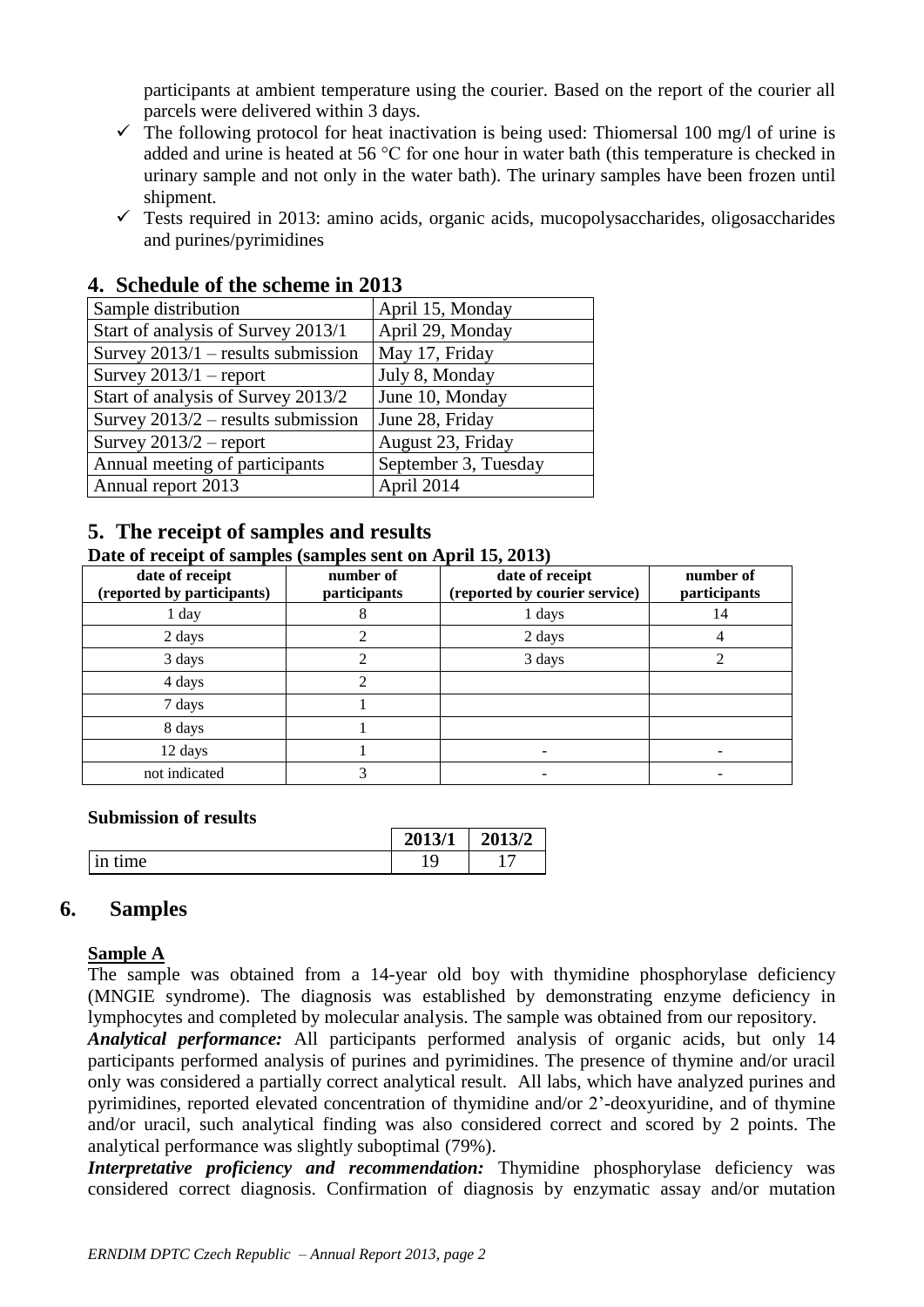analysis was considered helpful. The proficiency score for this sample was slightly suboptimal (79%).

*Tentative critical errors:* The failure to detect any of the following analytes: thymine, uracil, thymidine or 2'-deoxyuridine would be considered a critical error that would prevent establishment a correct diagnosis.

*Overall impression:* Typical DPT sample with slightly suboptimal proficiency score.

#### **Sample B**

*Patient:* This sample came from a 36 years old woman with very long-chain acyl-CoA dehydrogenase (VLCAD) deficiency. The diagnosis was confirmed by enzymatic analysis. This sample was contributed by Dr. Wanda Gradowska from the Children´s Memorial Health Institute in Warsaw.

*Analytical performance:* All participants performed analysis of organic acids. Elevated excretion of saturated and unsaturated medium-chain dicarboxylic acids was considered correct analytical results. Many laboratories also reported absence of glycine conjugates of dicarboxylic acids. The analytical performance was very good (95%).

*Interpretative proficiency and recommendation:* The diagnosis of VLCAD deficiency or fatty acids oxidation disorders were considered correct. Diagnosis of long-chain 3-hydroxyacyl-CoA dehydrogenase/mitochondrial trifunctional protein deficiency was incorrect as 3 hydroxydicarboxylic acids were not present in the sample; similarly MCAD deficiency was considered incorrect as the urine did not contain appreciable amounts of glycine conjugates of dicarboxylic acids. Confirmation of diagnosis by enzymatic assay and/or mutation analysis was considered helpful. The proficiency score of 47% was below the usual performance of our group.

*Tentative critical errors:* The failure to detect any dicarboxylic aciduria would be considered a critical error leading to an incorrect diagnosis.

*Overall impression:* Moderately difficult DPT sample with suboptimal proficiency score.

#### **Sample C**

*Patient:* This sample came from an 8 years old boy with  $\alpha$ -mannosidosis due to  $\alpha$ -mannosidase deficiency. The diagnosis was confirmed by enzymatic analysis. This sample was contributed by Dr. Elena Gregová from the F. D. Roosevelt Hospital in Banská Bystrica.

*Analytical performance:* 16 participants performed analysis of OLS. The pattern of OLS characteristic for  $\alpha$ -mannosidosis was considered a correct analytical finding. Abnormal OLS pattern without specified diagnosis was considered partially correct. The analytical performance was slightly suboptimal (74%).

*Interpretative proficiency and recommendation:* The diagnosis of  $\alpha$ -mannosidosis ( $\alpha$ -mannosidase) deficiency) was considered correct. Fourteen laboratories reached correct diagnosis. Confirmation of diagnosis by enzyme assay of  $\alpha$ -mannosidase activity preferably in plasma/fibroblasts/leucocytes and/or mutation analysis of *MAN2B1* gene were considered helpful. Recommendation to carry out analysis of OLS for those participants that did not perform OLS analysis was considered also helpful. The proficiency score for this sample was slightly suboptimal (72%).

*Tentative critical errors:* The failure to perform and/or recommend OLS analysis, or failure to recognize abnormal OLS pattern would be considered a critical error which would prevent establishing the correct diagnosis.

*Overall impression:* Typical DPT sample with suboptimal proficiency score.

#### **Sample D (common sample)**

The sample was obtained from a 17-years old boy with lysinuric protein intolerance. This sample was contributed by Dr. Jeannette Klein from Charité-Campus Virchow – Klinikum in Berlin.

*Analytical performance:* The presence of dibasic hyperaminoaciduria and simultaneously of orotic aciduria were considered a correct analytical result and scored by 2 point. All 17 participants detected dibasic hyperaminoaciduria but one participant missed to report elevated excretion of orotic acid. The analytical performance was very good (97%).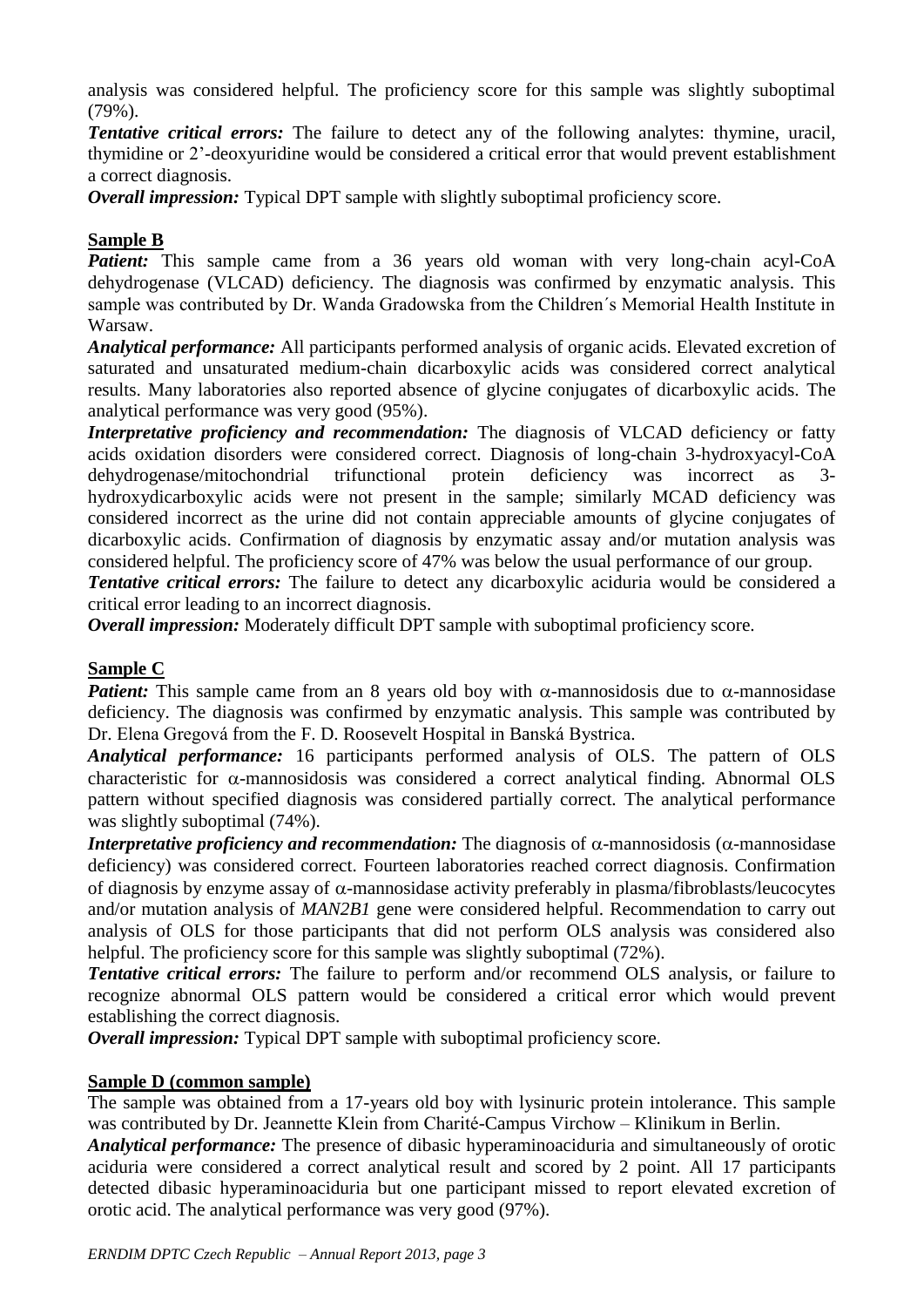*Interpretative proficiency and recommendation:* Lysinuric protein intolerance was considered the correct diagnosis. Confirmation of diagnosis by mutation analysis was considered helpful. The proficiency score for this sample was good (88%).

*Tentative critical errors:* The failure to detect orotic acid would be a critical error leading to an incorrect diagnosis.

*Overall impression:* Typical DPT sample with good proficiency score.

#### **Sample E**

*Patient:* This urinary sample was obtained from a patient without any known inborn error of metabolism who suffered from diabetes mellitus type 1. Extensive metabolic screening including plasma and urinary amino acids, organic acids, purines and pyrimidines, galactitol and plasma carnitine did not reveal any specific abnormality. The sample was obtained before the beginning of diabetes-specific therapy. The sample was taken from our repository.

*Analytical performance:* All participants performed analysis of amino acids. 16 participants observed hyperaminoaciduria, such analytical finding was considered correct and scored by 1 point. All participants detected elevated excretion of glucose, such analytical finding was also considered correct and scored by 1 point. The analytical performance was very good (94%).

*Interpretative proficiency and recommendation:* Scoring of diagnoses was quite difficult due to large variability of conclusions, we considered the report of "no IEM", non-specific finding or diabetes mellitus a good diagnosis. The diagnosis of non-ketotic hyperglycinemia was scored with 0 points. The diagnosis of Fanconi syndrome, Fanconi-Bickel syndrome or mitochondrial disorder was scored with 1 point. The proficiency score for this sample was slightly suboptimal (71%).

**Tentative critical errors:** No submitted data met the criteria of tentative critical error.

*Overall impression:* Moderately difficult DPT sample with good proficiency score.

#### **Sample F**

*Patient:* The sample was obtained from a 3 years old boy suffering from mucopolysaccharidosis type VI due to deficiency of arylsulfatase B. The diagnosis was confirmed by enzymatic analysis. This sample was contributed by the Dr. Darina Behulova, Department of Clinical Biochemistry from University Children's Hospital in Bratislava.

*Analytical performance:* Elevated excretion of glycosaminoglycans and increased proportion of dermatan sulphate were considered a correct analytical result. Increased excretion of GAGs without report on dermatan sulphate elevation was scored as partially correct. Analytical performance was slightly suboptimal (79) %.

*Interpretative proficiency and recommendation:* The diagnosis of mucopolysaccharidosis type VI was considered correct while suspicion for MPS (other types of MPS or non-specified MPS) was considered helpful but incomplete. Seven laboratories reached correct diagnosis. Confirmation of diagnosis by enzyme assay of arylsulfatase B activity in fibroblasts/leucocytes and/or mutation analysis of *ARSB* gene were considered helpful. Recommendation to carry out analysis of GAG fractionation for those participants that did not perform this analysis was considered also helpful. The proficiency score for this sample was suboptimal (68%).

*Tentative critical errors:* The failure to perform and/or recommend GAG analysis would be considered a critical error which would prevent establishing the correct diagnosis.

*Overall impression:* Typical DPT sample with slightly suboptimal proficiency score.

## **7. Scoring of results**

ERNDIM are being encouraged by the European Society of Human Genetics to harmonise scheme performance assessments with the other European genetic laboratory EQA providers. The principal points of difference lie with the allocation of points in the scoring systems and the adoption of the concept of 'critical errors'. In principle this is a category of error that would be unacceptable to the majority of labs and would have a serious adverse effect on patient management. We have provisionally indicated critical error for the DPT scheme 2013 (presence of a critical errors was not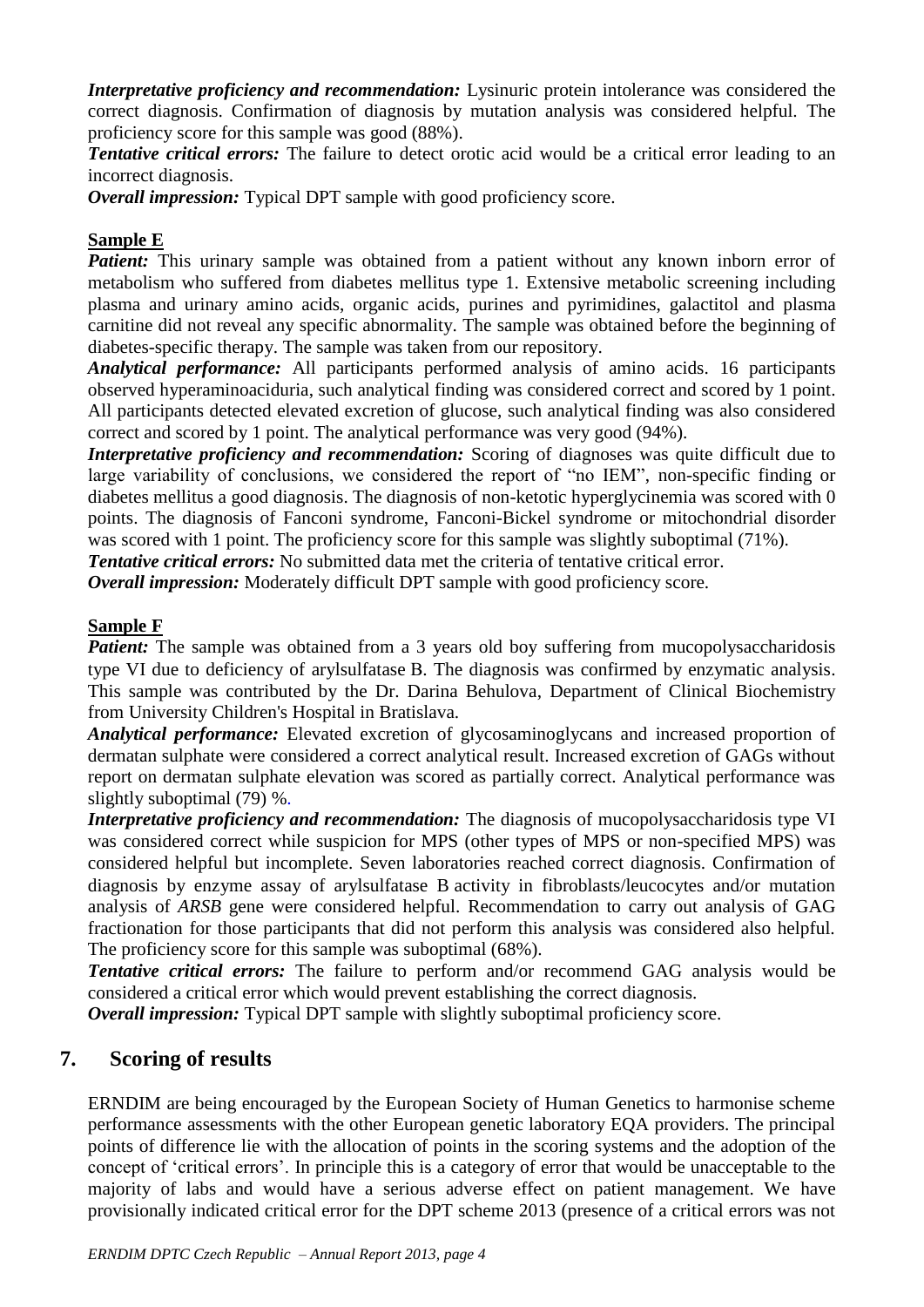scored as unsatisfactory performance), critical errors will be evaluated as a part of performance assessment in 2014 DPT schemes.

This year only two criteria were evaluated: analytical and interpretative proficiency. The recommendations pertaining to further investigations were a part of interpretative proficiency. The summary of scoring criteria is given below:

|   |                | Correct results of the appropriate tests                       |  |  |
|---|----------------|----------------------------------------------------------------|--|--|
|   | Analytical     | Partially correct or non-standard methods                      |  |  |
| A | performance    | Unsatisfactory or misleading (in some instances will be        |  |  |
|   |                | evaluated also as a critical error)                            |  |  |
|   |                | Good (diagnosis was established and appropriate further tests) |  |  |
|   | Interpretative | were recommended)                                              |  |  |
|   | proficiency    | Helpful but incomplete                                         |  |  |
|   |                | Misleading/wrong diagnosis (will be most likely evaluated also |  |  |
|   |                | as a critical error)                                           |  |  |

The **total score** is calculated as a sum of these three criteria. The maximum that can be achieved is 4 points per sample, i.e. 12 points per survey and 24 points in 2013. There is a new procedure for scoring DPT Scheme; scores assigned by organizer and agreed at the Annual Meeting have been reviewed by independent advisor from another DPT Centre and scoring is finalized after any possible discrepancies had been resolved at the March 2014 ERNDIM Scientific Advisory Board meeting.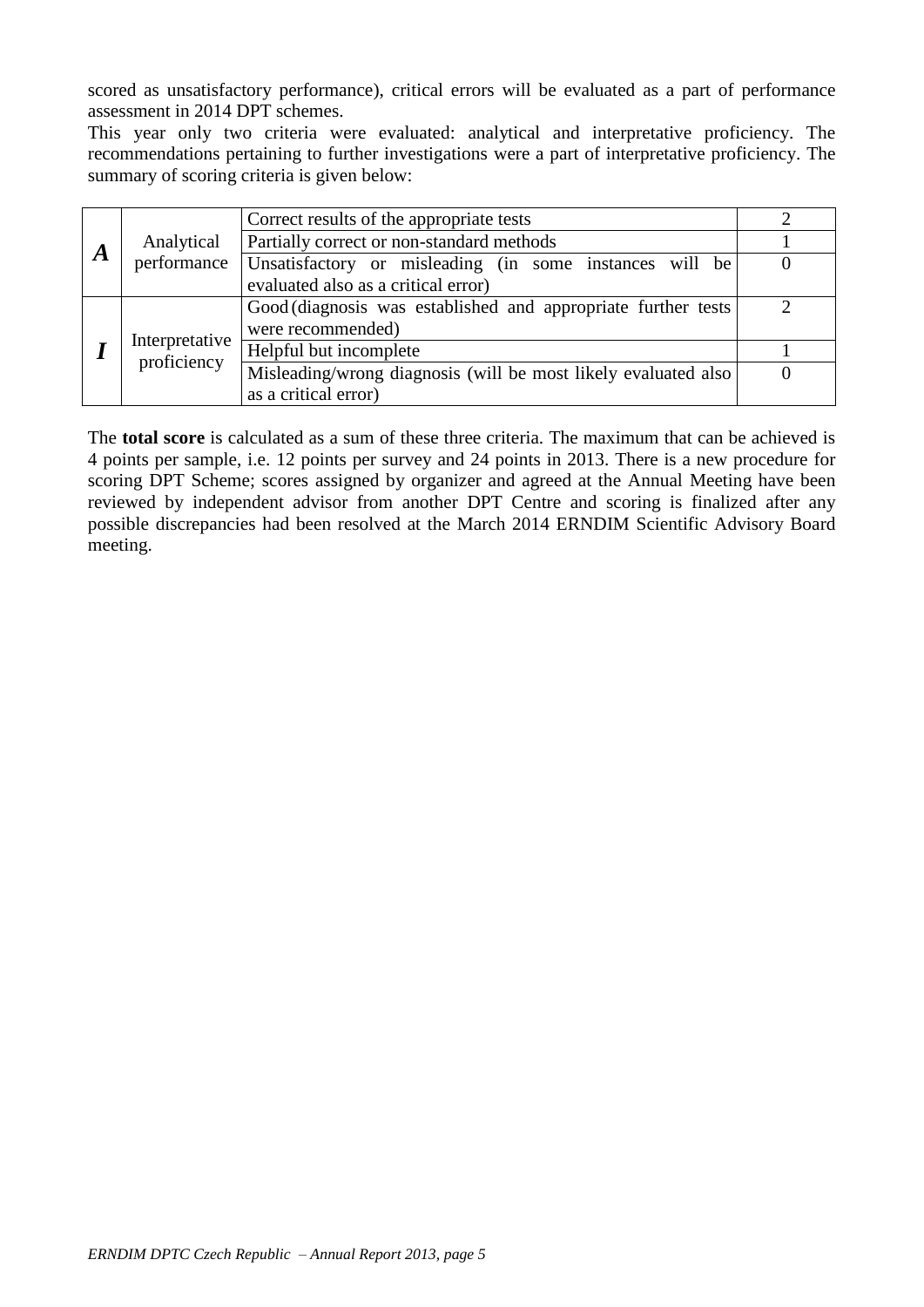| Lab                     |                  | <b>Sample A</b>  |                         |                  | <b>Sample B</b>  |                         |                  | <b>Sample C</b>  |                         |
|-------------------------|------------------|------------------|-------------------------|------------------|------------------|-------------------------|------------------|------------------|-------------------------|
| $\mathbf{n}\mathbf{o}$  | A                | I                | T                       | A                | I                | T                       | A                | I                | T                       |
| $\mathbf{1}$            | $\overline{2}$   | $\overline{2}$   | $\overline{\mathbf{4}}$ | $\mathbf{2}$     | $\mathbf{1}$     | $\overline{\mathbf{3}}$ | $\mathbf{2}$     | $\overline{2}$   | $\overline{\mathbf{4}}$ |
| $\boldsymbol{2}$        | $\overline{2}$   | $\overline{2}$   | 4                       | $\mathbf{2}$     | $\overline{2}$   | $\overline{\mathbf{4}}$ | $\mathbf{2}$     | $\mathbf{2}$     | $\overline{\mathbf{4}}$ |
| 3                       | $\overline{2}$   | $\mathbf{2}$     | $\overline{\mathbf{4}}$ | $\mathbf{2}$     | $\overline{2}$   | $\overline{\mathbf{4}}$ | $\sqrt{2}$       | $\overline{2}$   | $\overline{\mathbf{4}}$ |
| $\overline{\mathbf{4}}$ | $\overline{2}$   | $\overline{2}$   | $\overline{\mathbf{4}}$ | $\overline{2}$   | $\overline{2}$   | $\overline{\mathbf{4}}$ | $\boldsymbol{0}$ | $\boldsymbol{0}$ | $\boldsymbol{0}$        |
| 5                       | $\overline{2}$   | $\overline{2}$   | 4                       | $\sqrt{2}$       | $\overline{2}$   | $\overline{\mathbf{4}}$ | $\mathbf{2}$     | $\overline{2}$   | $\overline{\mathbf{4}}$ |
| 6                       | $\mathbf{1}$     | $\overline{2}$   | 3                       | $\mathbf{2}$     | $\mathbf{1}$     | 3                       | $\mathbf{2}$     | $\overline{2}$   | $\overline{\mathbf{4}}$ |
| 7                       | $\overline{2}$   | $\mathfrak{2}$   | $\overline{\mathbf{4}}$ | $\mathbf{2}$     | $\boldsymbol{0}$ | $\overline{2}$          | $\mathbf{2}$     | $\mathfrak{2}$   | $\overline{\mathbf{4}}$ |
| 8                       | $\overline{2}$   | $\overline{2}$   | 4                       | $\mathbf{2}$     | $\boldsymbol{0}$ | $\boldsymbol{2}$        | $\mathbf{2}$     | $\overline{2}$   | $\overline{\mathbf{4}}$ |
| 9                       | $\boldsymbol{2}$ | $\overline{2}$   | $\overline{\mathbf{4}}$ | $\mathbf{2}$     | $\overline{2}$   | $\overline{\mathbf{4}}$ | $\boldsymbol{0}$ | $\boldsymbol{0}$ | $\boldsymbol{0}$        |
| 10                      | $\overline{2}$   | $\overline{2}$   | $\overline{\mathbf{4}}$ | $\overline{2}$   | $\boldsymbol{0}$ | $\overline{2}$          | $\overline{2}$   | $\overline{2}$   | $\overline{\mathbf{4}}$ |
| 11                      | $\boldsymbol{2}$ | $\mathbf{2}$     | 4                       | $\mathbf{2}$     | $\boldsymbol{0}$ | $\boldsymbol{2}$        | $\overline{2}$   | $\overline{2}$   | 4                       |
| 12                      | $\mathbf{1}$     | $\boldsymbol{0}$ | $\mathbf{1}$            | $\overline{2}$   | $\overline{2}$   | $\overline{\mathbf{4}}$ | $\mathbf{1}$     | $\overline{2}$   | 3                       |
| 13                      | $\mathbf{1}$     | $\overline{2}$   | 3                       | $\sqrt{2}$       | $\overline{2}$   | $\overline{\mathbf{4}}$ | $\overline{2}$   | $\overline{2}$   | $\overline{\mathbf{4}}$ |
| 14                      | $\mathbf{1}$     | $\boldsymbol{0}$ | $\mathbf{1}$            | $\overline{2}$   | $\boldsymbol{0}$ | $\overline{2}$          | $\boldsymbol{0}$ | $\boldsymbol{0}$ | $\boldsymbol{0}$        |
| 15                      | $\mathfrak{2}$   | $\overline{2}$   | $\overline{\mathbf{4}}$ | $\mathbf{2}$     | $\boldsymbol{0}$ | $\boldsymbol{2}$        | $\mathbf{2}$     | $\overline{2}$   | 4                       |
| 16                      | $\overline{2}$   | $\overline{2}$   | 4                       | $\overline{2}$   | $\boldsymbol{0}$ | $\overline{2}$          | $\overline{2}$   | $\overline{2}$   | $\overline{\mathbf{4}}$ |
| 17                      | $\boldsymbol{0}$ | $\boldsymbol{0}$ | $\boldsymbol{0}$        | $\boldsymbol{0}$ | $\boldsymbol{0}$ | $\boldsymbol{0}$        | $\boldsymbol{0}$ | $\boldsymbol{0}$ | $\boldsymbol{0}$        |
| 18                      | $\mathbf{2}$     | $\overline{2}$   | $\overline{\mathbf{4}}$ | $\mathbf{2}$     | $\mathbf{2}$     | $\overline{\mathbf{4}}$ | $\sqrt{2}$       | $\overline{2}$   | $\overline{\mathbf{4}}$ |
| 19                      | $\boldsymbol{0}$ | $\boldsymbol{0}$ | $\boldsymbol{0}$        | $\boldsymbol{0}$ | $\boldsymbol{0}$ | $\boldsymbol{0}$        | $\boldsymbol{0}$ | $\boldsymbol{0}$ | $\boldsymbol{0}$        |
| 20                      | $\boldsymbol{0}$ | $\boldsymbol{0}$ | $\bf{0}$                | $\mathbf{2}$     | $\boldsymbol{0}$ | $\overline{2}$          | $\boldsymbol{0}$ | $\boldsymbol{0}$ | $\boldsymbol{0}$        |
|                         |                  |                  |                         |                  |                  |                         |                  |                  |                         |
| Lab                     |                  | <b>Sample D</b>  |                         |                  | <b>Sample E</b>  |                         |                  | <b>Sample F</b>  |                         |
| $\mathbf{no}$           | $\mathbf A$      | I                | T                       | $\mathbf A$      | I                | T                       | $\mathbf A$      | I                | T                       |
| $\mathbf{1}$            | $\mathbf{2}$     | $\overline{2}$   | $\overline{\mathbf{4}}$ | $\mathfrak{2}$   | $\mathbf{1}$     | 3                       | $\overline{2}$   | $\overline{2}$   | 4                       |
| $\overline{2}$          | $\overline{2}$   | $\overline{2}$   | 4                       | $\sqrt{2}$       | $\overline{2}$   | $\overline{\mathbf{4}}$ | $\mathbf{2}$     | $\overline{2}$   | $\overline{\mathbf{4}}$ |
| $\overline{\mathbf{3}}$ | $\overline{2}$   | $\boldsymbol{0}$ | $\boldsymbol{2}$        | $\sqrt{2}$       | $\mathbf{1}$     | 3                       | $\sqrt{2}$       | $\overline{2}$   | $\overline{\mathbf{4}}$ |
| $\overline{\mathbf{4}}$ | $\mathbf{1}$     | $\boldsymbol{0}$ | $\mathbf{1}$            | $\overline{2}$   | $\overline{1}$   | $\overline{\mathbf{3}}$ | $\boldsymbol{0}$ | $\overline{1}$   | $\mathbf{1}$            |
| 5                       | $\mathfrak{2}$   | $\overline{2}$   | 4                       | $\overline{2}$   | $\mathbf{2}$     | $\overline{\mathbf{4}}$ | $\mathbf{2}$     | $\mathbf{2}$     | 4                       |
| 6                       | $\boldsymbol{2}$ | $\overline{2}$   | 4                       | $\mathbf{2}$     | $\mathbf{1}$     | 3                       | $\mathbf{1}$     | $\mathbf{1}$     | $\boldsymbol{2}$        |
| 7                       | $\overline{2}$   | $\overline{2}$   | 4                       | $\mathbf{2}$     | $\mathbf{1}$     | 3                       | $\overline{2}$   | $\mathbf{1}$     | 3                       |
| 8                       | $\mathbf{2}$     | $\overline{2}$   | 4                       | $\mathbf{2}$     | $\mathbf{1}$     | 3                       | $\mathbf{1}$     | $\mathbf{1}$     | $\overline{2}$          |
| 9                       | $\overline{2}$   | $\overline{2}$   | 4                       | $\mathbf{2}$     | $\overline{2}$   | $\overline{\mathbf{4}}$ | $\overline{2}$   | $\overline{2}$   | $\overline{\mathbf{4}}$ |
| 10                      | $\overline{2}$   | $\mathfrak{2}$   | $\overline{\mathbf{4}}$ | $\mathbf{2}$     | $\mathbf{2}$     | $\overline{\mathbf{4}}$ | $\overline{2}$   | $\mathbf{1}$     | 3                       |
| 11                      | $\overline{2}$   | $\overline{2}$   | 4                       | $\mathbf{2}$     | $\mathbf{1}$     | $\mathbf{3}$            | $\mathbf{2}$     | $\mathbf{1}$     | 3                       |
| 12                      | $\overline{c}$   | $\overline{2}$   | 4                       | $\mathbf{1}$     | $\mathfrak{2}$   | 3                       | $\overline{c}$   | $\mathbf{1}$     | 3                       |
| 13                      | $\overline{2}$   | $\overline{2}$   | 4                       | $\overline{2}$   | $\overline{2}$   | $\overline{\mathbf{4}}$ | $1\,$            | $\mathbf{1}$     | $\overline{2}$          |
| 14                      | $\boldsymbol{2}$ | $\overline{2}$   | 4                       | $\mathbf{2}$     | $\mathbf{1}$     | $\overline{\mathbf{3}}$ | $\boldsymbol{0}$ | $\boldsymbol{0}$ | $\boldsymbol{0}$        |
| 15                      | $\overline{2}$   | $\overline{2}$   | 4                       | $\mathbf{2}$     | $\mathbf{1}$     | $\overline{\mathbf{3}}$ | $\mathfrak{2}$   | $\mathbf{2}$     | $\overline{\mathbf{4}}$ |
| 16                      | $\boldsymbol{2}$ | $\overline{2}$   | 4                       | $\mathbf{2}$     | $\mathbf{1}$     | 3                       | $\overline{c}$   | $\overline{2}$   | 4                       |
| 17                      | $\boldsymbol{0}$ | $\boldsymbol{0}$ | $\boldsymbol{0}$        | $\boldsymbol{0}$ | $\boldsymbol{0}$ | $\bf{0}$                | $\boldsymbol{0}$ | $\boldsymbol{0}$ | $\boldsymbol{0}$        |
| 18                      | $\mathbf{2}$     | $\overline{2}$   | 4                       | $\mathbf{1}$     | $\overline{2}$   | 3                       | $\mathfrak{2}$   | $\mathbf{1}$     | 3                       |
| 19                      | $\boldsymbol{0}$ | $\boldsymbol{0}$ | $\boldsymbol{0}$        | $\boldsymbol{0}$ | $\boldsymbol{0}$ | $\boldsymbol{0}$        | $\boldsymbol{0}$ | $\boldsymbol{0}$ | $\boldsymbol{0}$        |

## **8. Score of participants for individual samples**

A – Analytical score, I – Interpretative score, T – Total score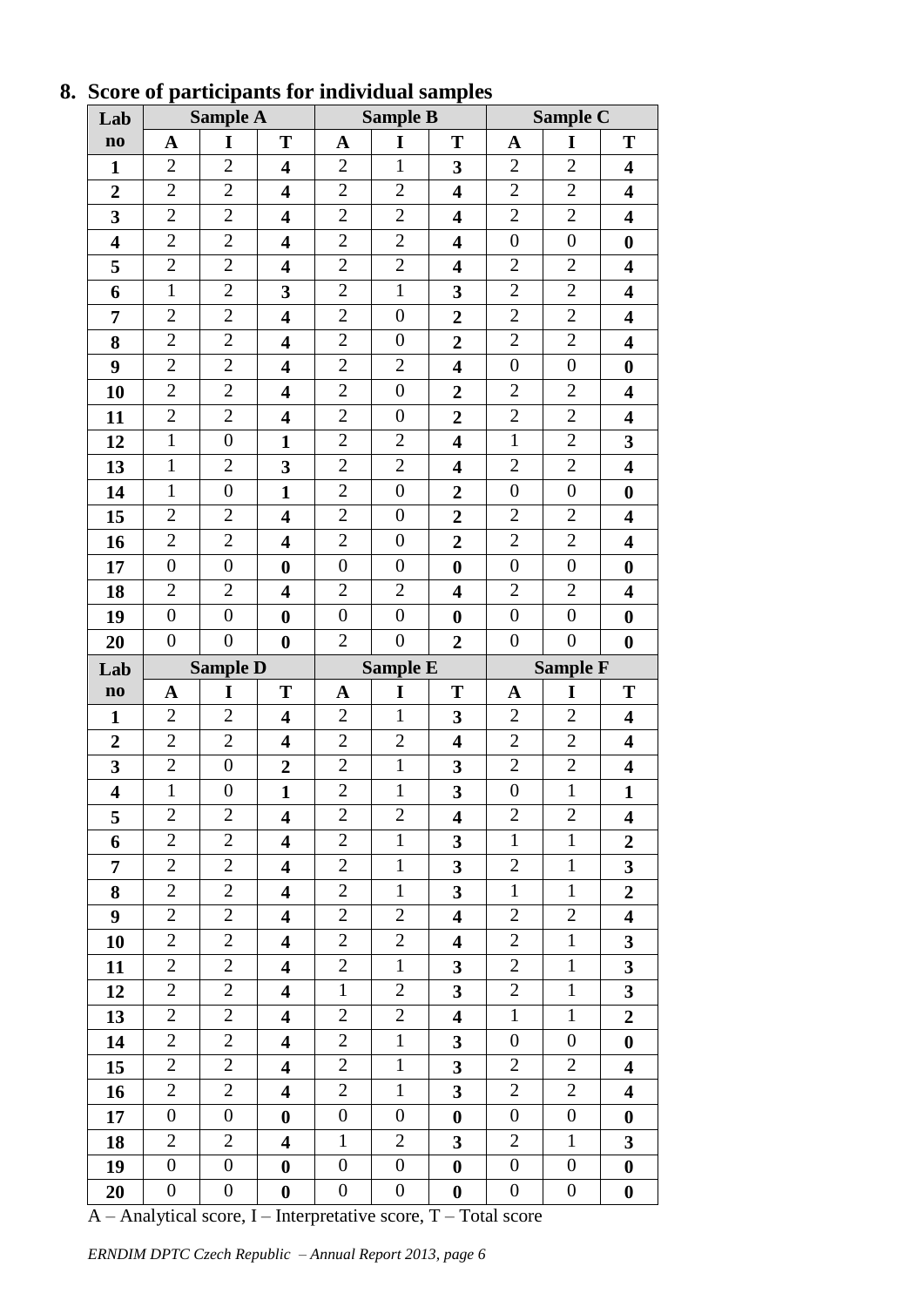| Lab                     | <b>Survey 2013/1</b> | <b>Survey 2013/2</b> | <b>Total point</b> |
|-------------------------|----------------------|----------------------|--------------------|
| $\mathbf{n}\mathbf{o}$  | [points]             | [points]             | 2013               |
| $\mathbf{1}$            | 11                   | 11                   | 22                 |
| $\boldsymbol{2}$        | 12                   | 12                   | 24                 |
| 3                       | 12                   | 9                    | 21                 |
| $\overline{\mathbf{4}}$ | 8                    | 5                    | 13                 |
| 5                       | 12                   | 12                   | 24                 |
| 6                       | 10                   | 9                    | 19                 |
| 7                       | 10                   | 10                   | 20                 |
| 8                       | 10                   | 9                    | 19                 |
| 9                       | 8                    | 12                   | 20                 |
| 10                      | 10                   | 11                   | 21                 |
| 11                      | 10                   | 10                   | 20                 |
| 12                      | 8                    | 10                   | 18                 |
| 13                      | 11                   | 10                   | 21                 |
| 14                      | 3                    | 7                    | 10                 |
| 15                      | 10                   | 11                   | 21                 |
| 16                      | 10                   | 11                   | 21                 |
| 17                      | $\overline{0}$       | $\boldsymbol{0}$     | $\boldsymbol{0}$   |
| 18                      | 12                   | 10                   | 22                 |
| 19                      | $\boldsymbol{0}$     | $\boldsymbol{0}$     | $\boldsymbol{0}$   |
| 20                      | $\mathfrak{2}$       | $\boldsymbol{0}$     | $\boldsymbol{2}$   |

#### **9. Total score of participants for individual surveys and their performance in 2013**

#### **10. Score summary in 2013**

| <b>Sample</b> | <b>Diagnosis</b>                        | <b>Analytical</b><br>[%] | Interpretatative [%] | <b>Total</b><br>[%] | Number of<br>tentative<br>critical errors |
|---------------|-----------------------------------------|--------------------------|----------------------|---------------------|-------------------------------------------|
| A             | <b>MNGIE</b> syndrome                   | 79                       | 79                   | 79                  |                                           |
| B             | <b>VLCAD</b> deficiency                 | 95                       | 47                   | 71                  |                                           |
| $\mathbf C$   | $\alpha$ -mannosidosis                  | 74                       | 74                   | 72                  | 4                                         |
| D             | Lysinuric protein<br><i>intolerance</i> | 97                       | 88                   | 93                  |                                           |
| E             | Diabetes mellitus type 1                | 94                       | 71                   | 82                  | $\theta$                                  |
| F             | <b>MPS</b> type VI                      | 79                       | 68                   | 74                  |                                           |

"Easy" and "difficult" samples were included in the surveys. The analytical performance was good to very good for most diagnoses. The interpretative performance was slightly suboptimal for most diagnoses.

#### **11. Satisfactory performance**

The participants who obtained more than 14 points within the calendar year are considered to achieve satisfactory performance. Fifteen laboratories returning the results achieved a satisfactory performance of more than 14 points while four laboratories did not reach this threshold. In 9 instances a serious mistake considered tentatively as a critical error has been observed in a total of five participating laboratories.